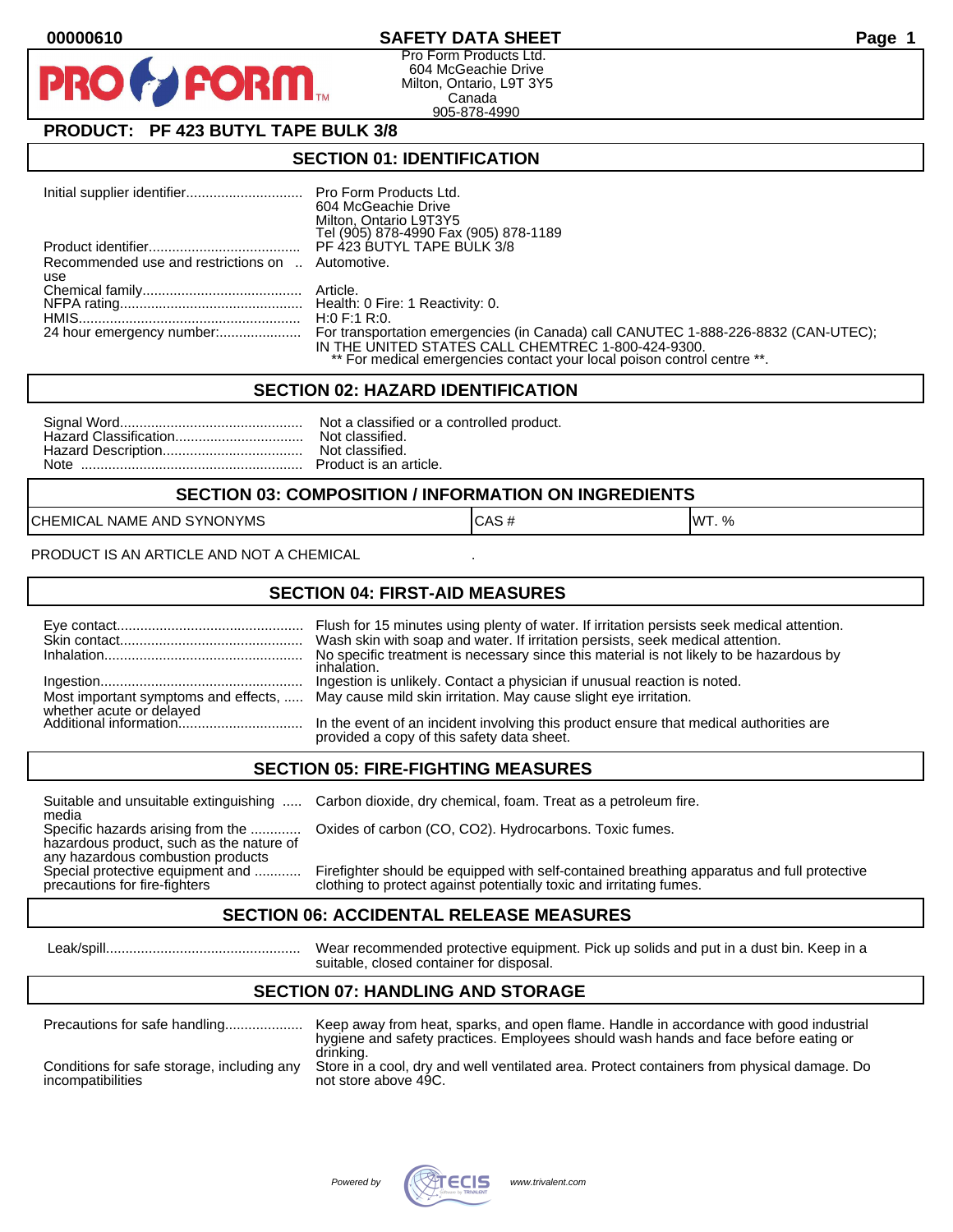# **PRODUCT: PF 423 BUTYL TAPE BULK 3/8**

## **SECTION 08: EXPOSURE CONTROLS / PERSONAL PROTECTION**

|                                  |     | <b>ACGIH TLV</b>                                         |     | <b>OSHA PEL</b>                                                                                                                        | <b>NIOSH</b> |
|----------------------------------|-----|----------------------------------------------------------|-----|----------------------------------------------------------------------------------------------------------------------------------------|--------------|
| IINGREDIENTS                     | TWA | STEL                                                     | PEL | STEL                                                                                                                                   | IREL         |
|                                  |     |                                                          |     |                                                                                                                                        |              |
|                                  |     | None required under normal use. Avoid breathing vapours. |     | Where contact with this material is possible, eye protection is recommended. May cause                                                 |              |
|                                  |     |                                                          |     | eye irritation after repeated or prolonged contact.<br>Use of proper hygiene practices in the workplace is recommended. May cause skin |              |
|                                  |     | irritation after repeated or prolonged contact.          |     |                                                                                                                                        |              |
|                                  |     |                                                          |     | Wear long sleeves and trousers to prevent dermal exposure. May cause skin irritation after                                             |              |
|                                  |     | repeated or prolonged contact.                           |     |                                                                                                                                        |              |
|                                  |     |                                                          |     | Safety boots per local regulations.<br>Educate and train employees on the safe use and handling of the product. Employees              |              |
|                                  |     |                                                          |     |                                                                                                                                        |              |
|                                  |     |                                                          |     | should wash their hands and face before eating, drinking, or using tobacco products.                                                   |              |
| Appropriate engineering controls |     |                                                          |     | Good general ventilation should be sufficient to control airborne levels.                                                              |              |

## **SECTION 09: PHYSICAL AND CHEMICAL PROPERTIES**

| Appearance/Physical state                      | Black mastic, soft solid.    |
|------------------------------------------------|------------------------------|
|                                                | Black.                       |
|                                                | Faint. Characteristic odour. |
|                                                | Not applicable.              |
| Vapour pressure (mm Hg)                        | Not applicable.              |
| Vapour density (air=1)                         | Not applicable.              |
|                                                | Not applicable.              |
| Relative Density (Specific Gravity)            | $-1.3.$                      |
| Melting / Freezing point (deg C)               | Not applicable.              |
|                                                | Not applicable.              |
| Initial boiling point / boiling range (deg C). | Not applicable.              |
|                                                | Not applicable.              |
| Flash point (deg C), method                    | $>232$ COC.                  |
| Auto ignition temperature (deg C)              | Not applicable.              |
| Upper flammable limit (% vol)                  | Not applicable.              |
| Lower flammable limit (% vol)                  | No Data.                     |
| Partition coefficient - n-octanol/water        | No data.                     |
|                                                | Non volatile.                |
|                                                | No data.                     |

# **SECTION 10: STABILITY AND REACTIVITY**

|                                       | Stable at normal temperatures and pressures.<br>Avoid heat, sparks and flames. Hazardous poly                           |
|---------------------------------------|-------------------------------------------------------------------------------------------------------------------------|
| Conditions to avoid, including static | Possibility of hazardous reactions Will not occur under normal temperature and pr<br>Incompatible with strong solvents. |
| discharge, shock or vibration         |                                                                                                                         |
| Hazardous decomposition products      | Decomposition may produce fumes, smoke, oxi                                                                             |

Reactivity .................................................. Avoid heat, sparks and flames. Hazardous polymerization will not occur. Possibility of hazardous reactions............. Will not occur under normal temperature and pressure. Incompatible with strong solvents.

Decomposition may produce fumes, smoke, oxides of carbon and hydrocarbons.

### **SECTION 11: TOXICOLOGICAL INFORMATION**

| <b>INGREDIENTS</b>          |                                                                                                      | LC50                                                                                                                                                                                                                                                                                                                                                       | LD50 |
|-----------------------------|------------------------------------------------------------------------------------------------------|------------------------------------------------------------------------------------------------------------------------------------------------------------------------------------------------------------------------------------------------------------------------------------------------------------------------------------------------------------|------|
| Effects of chronic exposure | Not expected to pose any hazards.<br>May cause slight eye and slight skin irritation.<br>carcinogen. | Prolonged or repeated contact may cause eye and skin irritation.<br>Carbon black has been shown to cause cancer in laboratory animals. The relevance of this<br>finding to humans is uncertain. It is listed as a carcinogen by the International Agency for<br>Research on Cancer (IARC). . Quartz (Crystalline Silica) is listed by IARC in Group 1 as a |      |
|                             | None.                                                                                                |                                                                                                                                                                                                                                                                                                                                                            |      |
|                             |                                                                                                      |                                                                                                                                                                                                                                                                                                                                                            |      |

## **SECTION 12: ECOLOGICAL INFORMATION**

Persistence and degradability................... Not available.